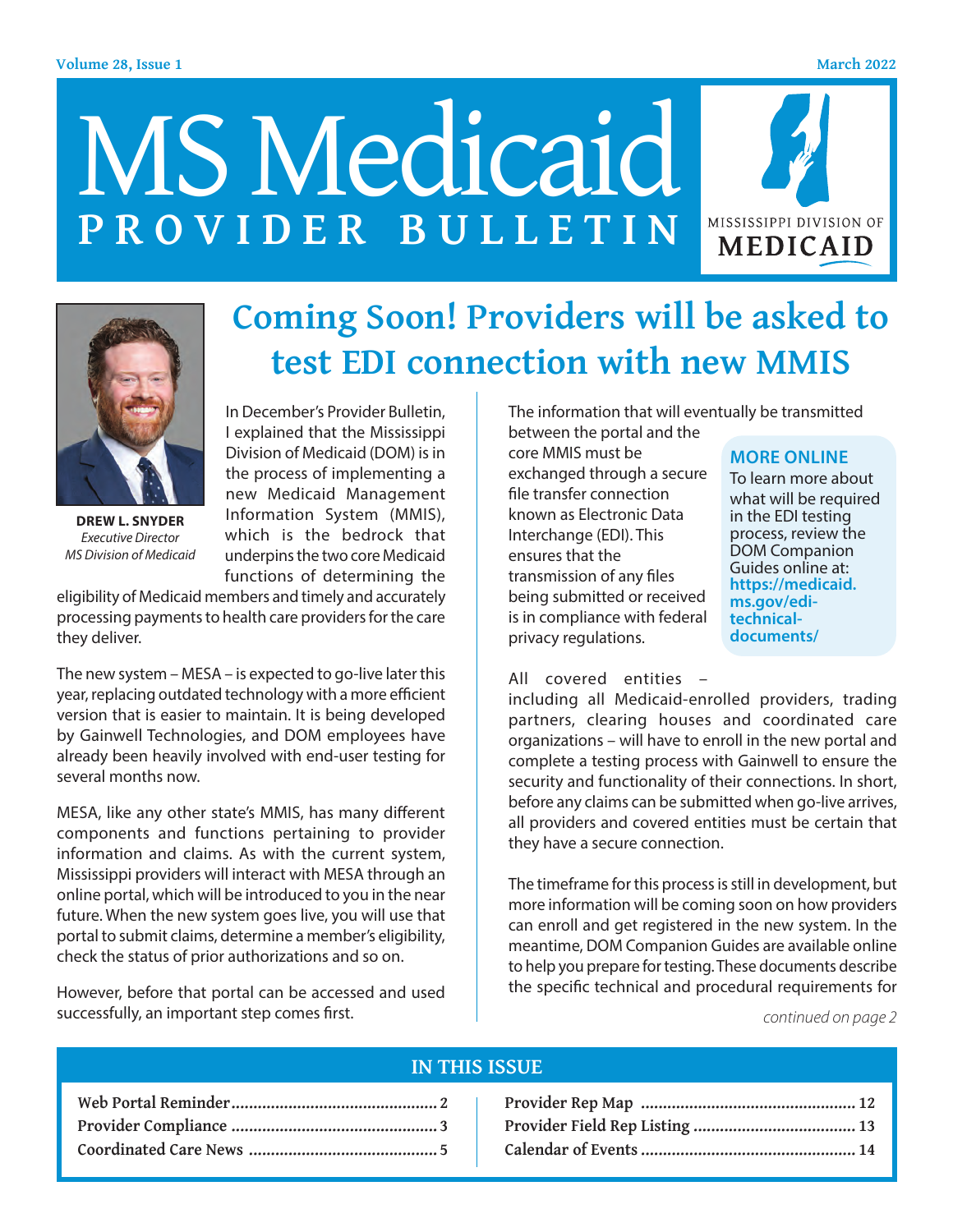#### *continued from cover*

submitting secure transactions. Additional information and resources will be available online as the MMIS implementation progresses.

This is a critical step that ties directly to the foundation of DOM's mission. The secure transmission of electronic information is essential for accurately and timely billing and reimbursing for needed services, determining eligibility with real-time precision, and safeguarding the protected data of our members as well as providers. As of January 2022, there were 841,550 Mississippians enrolled in Medicaid and the Children's Health Insurance Program, the most ever in the state's history. We are counting on your valued partnership to help us transition to a modernized system to serve Mississippi's growing needs.

We are committed to providing you with the resources and support that will ensure you can successfully test submissions in the new system.





### **WEB PORTAL REMINDER**

For easy access to up-to-date information, providers are encouraged to use the **Mississippi Envision Web Portal.** The Web Portal is the electronic approach to rapid, efficient information exchange with providers including eligibility verification, claim submission, electronic report retrieval, and the latest updates to provider information. The **Mississippi Envision**  Web Portal is available 24 hours a day, 7 days a week, 365 days a year via the Internet at www.ms-medicaid.com.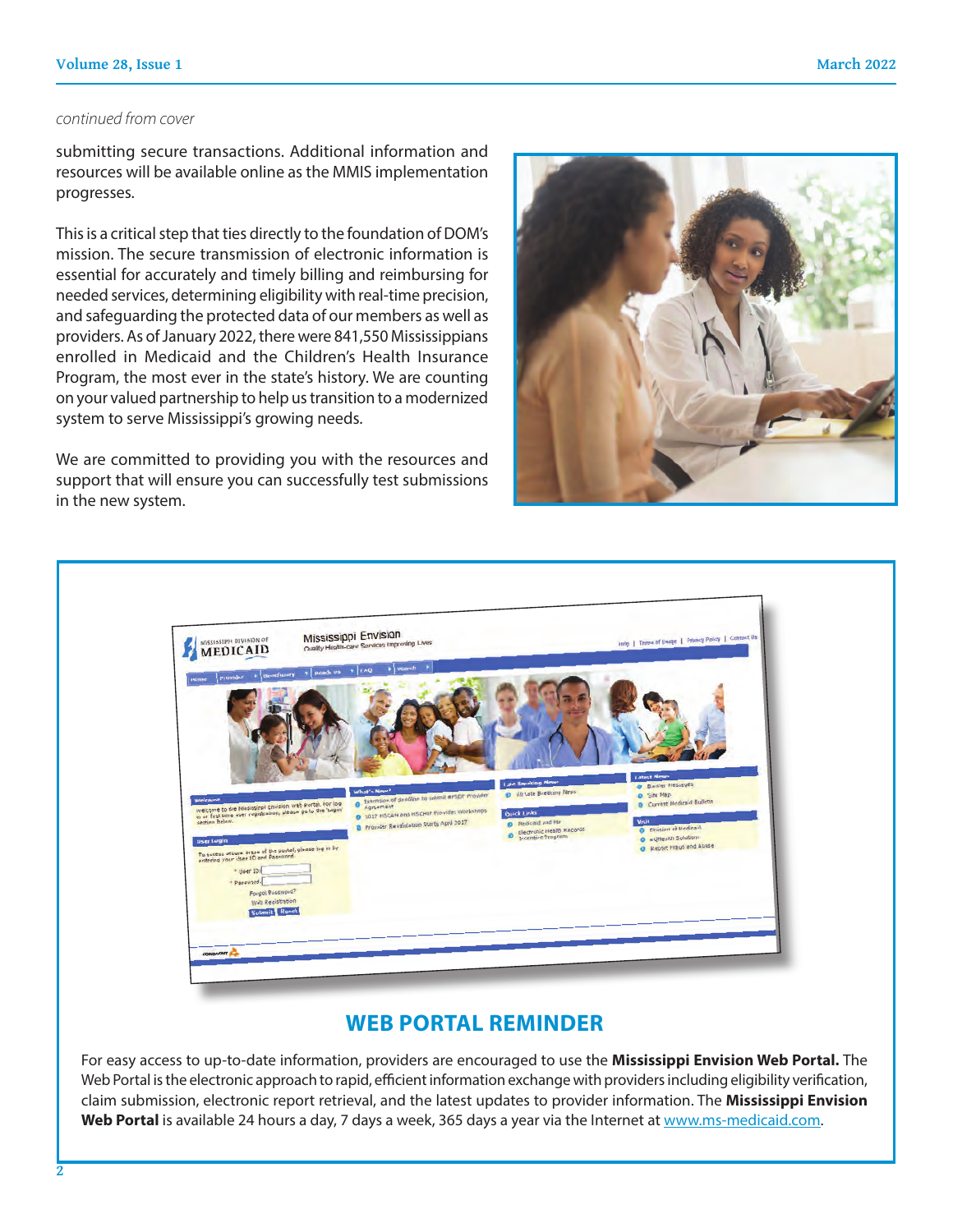# **PROVIDER COMPLIANCE**

### **ATTENTION: MYPAC Providers**

The new HCPCS code H0037 – Community Psychiatric Supportive Treatment Program, now requires a Prior Authorization (PA) for services to be rendered under the Mississippi Youth Programs Around the Clock (MYPAC). Please review DOM Mental Health Services State Plan Amendment (SPA) 21-0028 located at **https://medicaid. ms.gov/wp-content/uploads/2021/09/Pages-from-MS-SPA-21-0028-Approval-Pages-1.pdf**. The filing of corresponding Division of Medicaid Administrative Code for MYPAC services with the Secretary of State's Office is pending.

HCPCS H0037 – Community Psychiatric Supportive Treatment Program

- Prior authorization will be required for HCPCS code H0037 beginning January 6, 2022.
- Required Modifiers:
	- HW State Mental Health Agency Funded
	- HT Multi Disciplinary Team Allowed Provider Types:
	- X00 Community Mental Health Center
	- X01 Private Mental Health Center
- DOM Fee Schedule Per Diem Rate \$241.00
- Retroactive Rate Effective Date For dates of service July 1, 2021 and going forward.
- Providers must be certified by the Department of Mental Health to provide MYPAC.
- This service is excluded from the Children's Health Insurance Program (CHIP).

Prior Authorization (PA) for HCPCS code H0037 will begin January 6, 2022. All fee-for service beneficiaries currently receiving MYPAC services will receive a retroactive authorization. Please contact Alliant Health Solutions if you have any questions regarding the PA process for non-MSCANs beneficiaries. Prior to submitting requests for prior authorization for this service, please verify with your Coordinated Care Organizations' Provider Representative corresponding system updates have been activated.

This HCPCS code new reimbursement is retroactive to July 1, 2021 and after. A mass adjustment for affected fee-forservice claims has been requested and is forthcoming. Prior to submitting claims for this service, please verify with your Coordinated Care Organizations' Provider Representative to ensure corresponding claim system updates have been activated.

Please contact Kim Sartin-Holloway at **Kimberly.Sartin-Holloway@medicaid.ms.gov** or **601-359-6630** if you have any questions.

## **ATTENTION: Acute Partial Hospitalization Providers**

Effective January 1, 2022, DOM requires all claims for Acute Partial Hospitalization (APH) to treat substance use disorders (SUD) to include the HF modifier to distinguish SUD service claims from those that treat a mental illness. Claims may need to be refiled to correct any payment issues.

Please contact Kim Sartin-Holloway at **Kimberly.Sartin-Holloway@medicaid.ms.gov** or **601-359-6630** if you have any questions.

### **Allowable Board of Directors Fees for Nursing Facilities, ICF-IID's and PRTF's**

### **2021 Cost Reports**

The Allowable Board of Directors fees that will be used in the desk reviews and audits of 2021 cost reports filed by Nursing Facilities (NF's), Intermediate Care Facilities for Individuals with Intellectual Disabilities (ICF-IID's), and Psychiatric Residential Treatment Facilities (PRTF's) have been computed. The computations were made in accordance with the Medicaid State Plan by indexing the amounts in the plan using the Consumer Price index for all Urban Consumers - All Items. The amounts listed below are the per meeting maximum with a limit of four (4) meetings per year.

The maximum allowable, per meeting Board of Directors fees for 2022 are as follows:

| <b>Maximum Allowable</b> |
|--------------------------|
| Cost for 2021            |
| \$4,571                  |
| \$6,856                  |
| \$9,142                  |
| \$11,427                 |
| \$13,713                 |
|                          |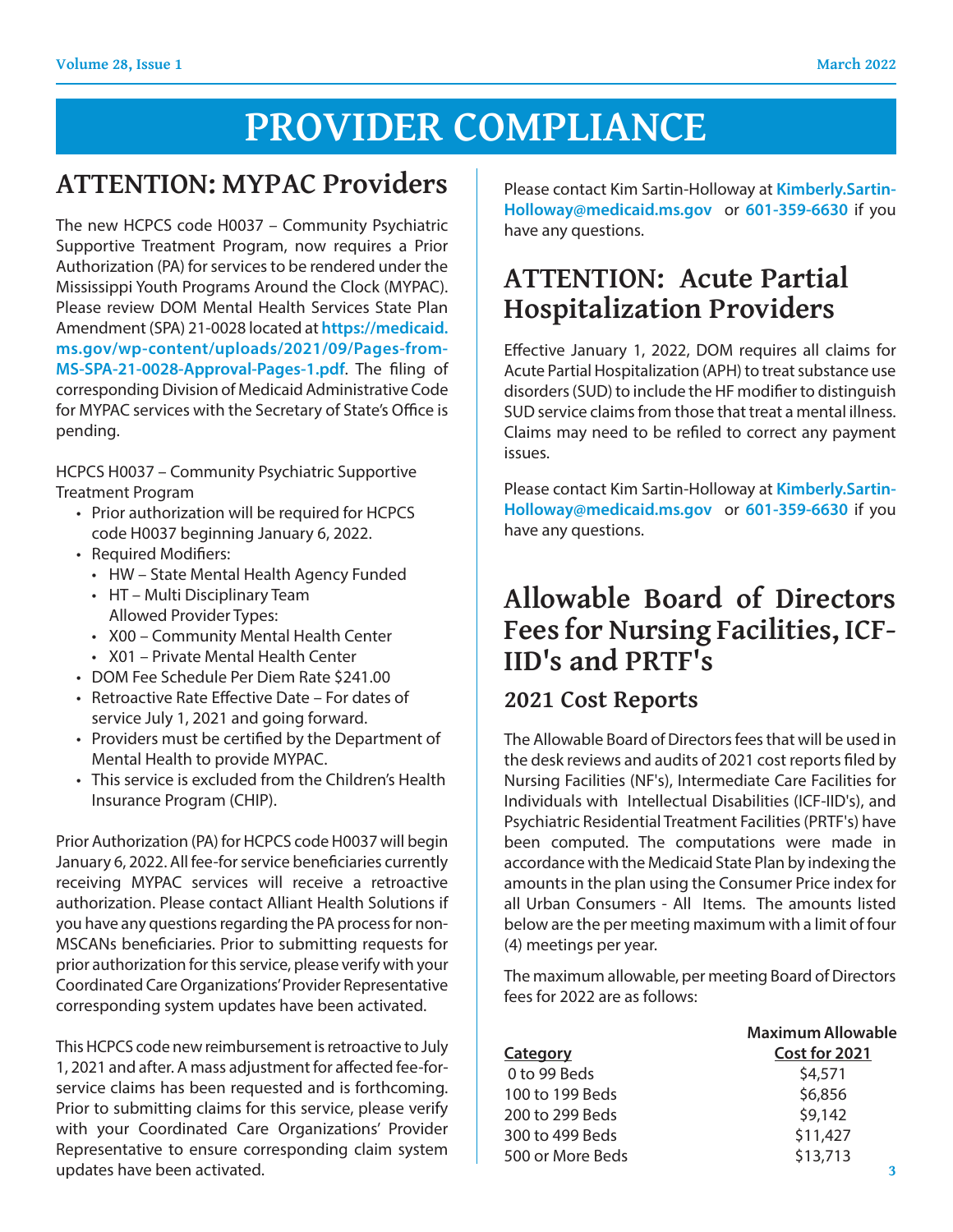# **PROVIDER COMPLIANCE**

### **2022 New Bed Values for Nursing Facilities, ICF-IIDs, PRTFs, and NFSD**

The new bed values for FY 2022's Nursing Facilities, Intermediate Care Facilities for Individuals with Intellectual Disabilities (ICF-IIDs), Psychiatric Residential Treatment Facilities (PRTFs) and Nursing Facility for the Severely Disabled (NFSD) have been determined by using the R.S. Means Historical Cost Index. These values are the basis for rental payments made under the fair rental system of property cost reimbursement for long-term care Facilities.

|                                          | <b>FY 2022 New</b> |
|------------------------------------------|--------------------|
| <b>Facility Class</b>                    | <b>Bed Value</b>   |
| <b>Nursing Facilities</b>                | \$107,220          |
| Intermediate Care Facilities             |                    |
| for Individuals with                     |                    |
| Intellectual Disabilities (ICF-IID)      | \$128,664          |
| <b>Psychiatric Residential Treatment</b> |                    |
| <b>Facilities (PRTF)</b>                 | \$128,664          |
| <b>Nursing Facilities</b>                |                    |
| <b>Severely Disabled (NFSD)</b>          | \$187,635          |
|                                          |                    |

# **2021 Owner Salary Limits for Long-Term Care Facilities**

 The maximum amounts that will be allowed on cost reports filed by Nursing Facilities, Intermediate Care Facilities for Individuals with Intellectual Disabilities and Psychiatric Residential Treatment Facilities as owner's salaries for 2021 are based on 150% of the average salaries paid to non-owner/administrators that receive payment for services related to patient care. The limits apply to all salaries paid directly by the facility or by a related management company or home office.

Adjustments should be made to the cost report to limit any excess salaries paid to owners. In addition, Form 15 should be filed as part of the Medicaid cost report for each owner.

#### **The maximum allowable salaries for 2021 are as follows:**

| <b>Small Nursing Facilities</b>    |           |
|------------------------------------|-----------|
| (1 to 60 Beds)                     | \$148,211 |
| <b>Large Nursing Facilities</b>    |           |
| (61 or more Beds)                  | \$179,685 |
| Intermediate Care Facilities for   |           |
| Individuals with Intellectual      |           |
| Disabilities (ICF-IID)             | \$135,071 |
| Psychiatric Residential            |           |
| <b>Treatment Facilities (PRTF)</b> | \$134,232 |

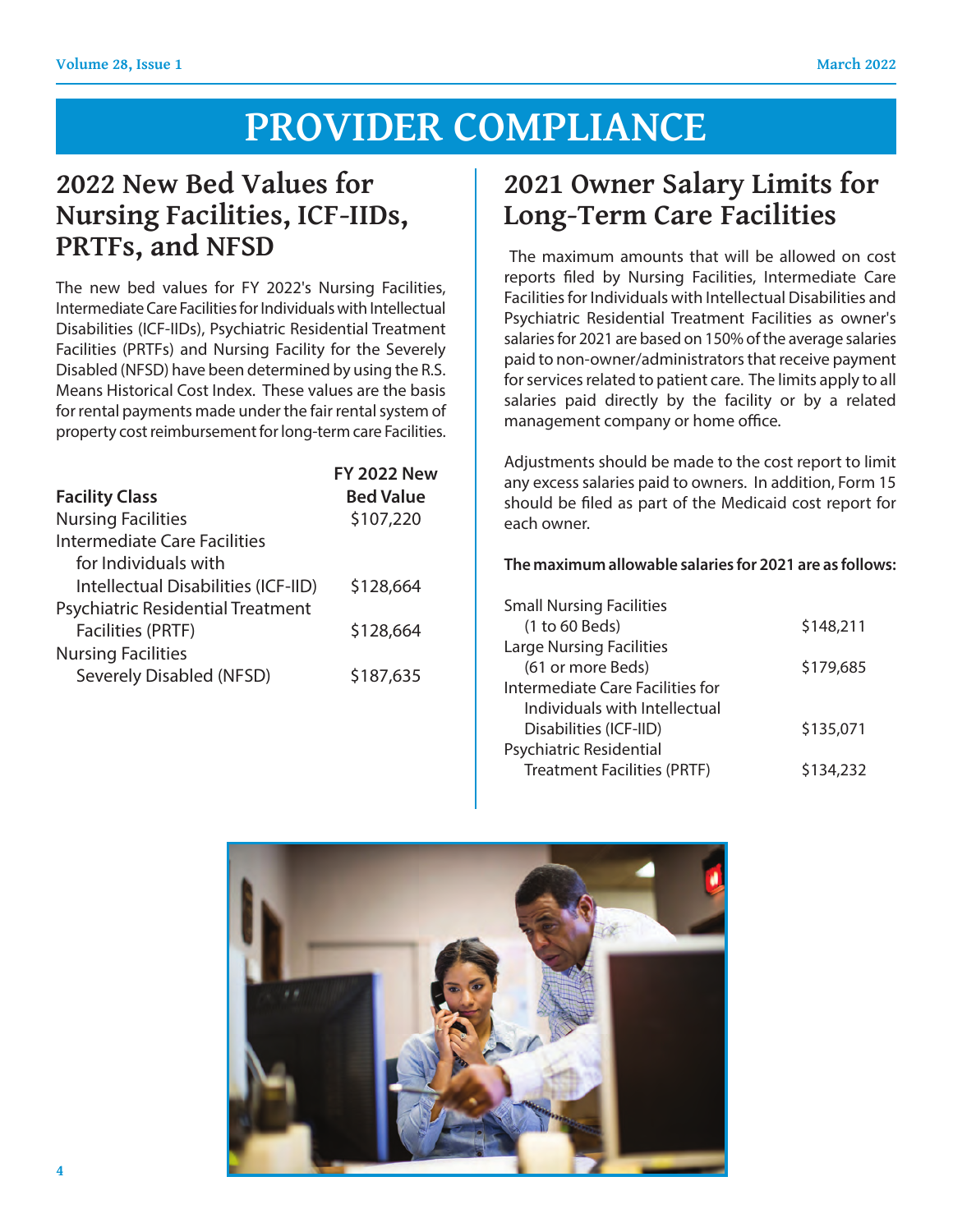### **Managed Care Provider Inquiries & Issues Online Form**

The Office of Coordinated Care (OCC): Provider Services is pleased to introduce our online Managed Care Provider Inquiries & Issues Form. The online Managed Care Provider Inquiries & Issues Form provides an avenue for providers to submit information to OCC's Provider Services who will assist in the validation and investigation of issues providers may be encountering with the coordinated care organizations (CCOs).

Providers should ensure they report all issues to the respective CCO and exhaust their review processes prior to submitting an issue to the Division of Medicaid. Please record the reference/inquiry number(s) so that it can be submitted on the Managed Care Provider Inquiries & Issues Form. The Division of Medicaid (DOM) wants to ensure that provider issues are addressed appropriately, and their resolutions align with our values of conducting operations with accountability, consistency, and respect.

A link to this form, which can be completed by anyone, is available on the DOM website and all are encouraged to save the link to your web browser Favorites. It is very important that as much information is completed as possible to assist OCC Provider Services in their resolution process.

#### **The Managed Care Provider Inquiries & Issues Form is composed of four (4) sections:**

- **• General Information** Allows the submitter to identify the CCO network, program, and type of issue they are encountering. The reference/inquiry number is required before proceeding with the rest of the form.
- **• Contact Information** The submitter provides contact information (name, phone number, and email address) for the person either DOM or the CCO can contact regarding the reported issue. Please be sure to record **one (1) email address** in the space provided and to check it for accuracy. Upon completion of the form, a summary of the information will be sent to this email address.
- **• Provider Information** Allows submitter to provide identifiable information, such as their NPI number and Medicaid ID Number, that will assist the DOM and/or CCO reviewer in searching their respective system(s) for available information related to the reported issue.
- **• Description of Issue** Allows the submitter to detail their issue and/or inquiry and provide enough information for the reviewer to identify available data to either educate the provider on any managed care questions or validate the existence of a potential issue. While attachments must be sent securely via email or faxed, the submitter is able to provide the member's name, ID number and date of birth if an issue is related to a specific member(s)\*.

*\* The submitter is only able to include information for up to three (3) members/beneficiaries per issue via the online form.*



## **2021-2022 Flu Season**

The Advisory Committee on Immunization Practices (ACIP) continues to recommend annual influenza vaccinations for everyone who is at least six months of age and older and who does not have contraindications. It's especially important that certain people get vaccinated, either because they are at high risk of having serious flu-related complications or because they live with or care for people at high risk for developing flu-related complications. Additionally, flu vaccinations can reduce the prevalence of flu symptoms that might be similar to and confused with COVID-19.

A licensed, recommended, and age-appropriate vaccine should be used. Inactivated influenza vaccines (IIV4s), recombinant influenza vaccine (RIV4), and live attenuated influenza vaccine (LAIV4) are expected to be available for the 2021–22 season.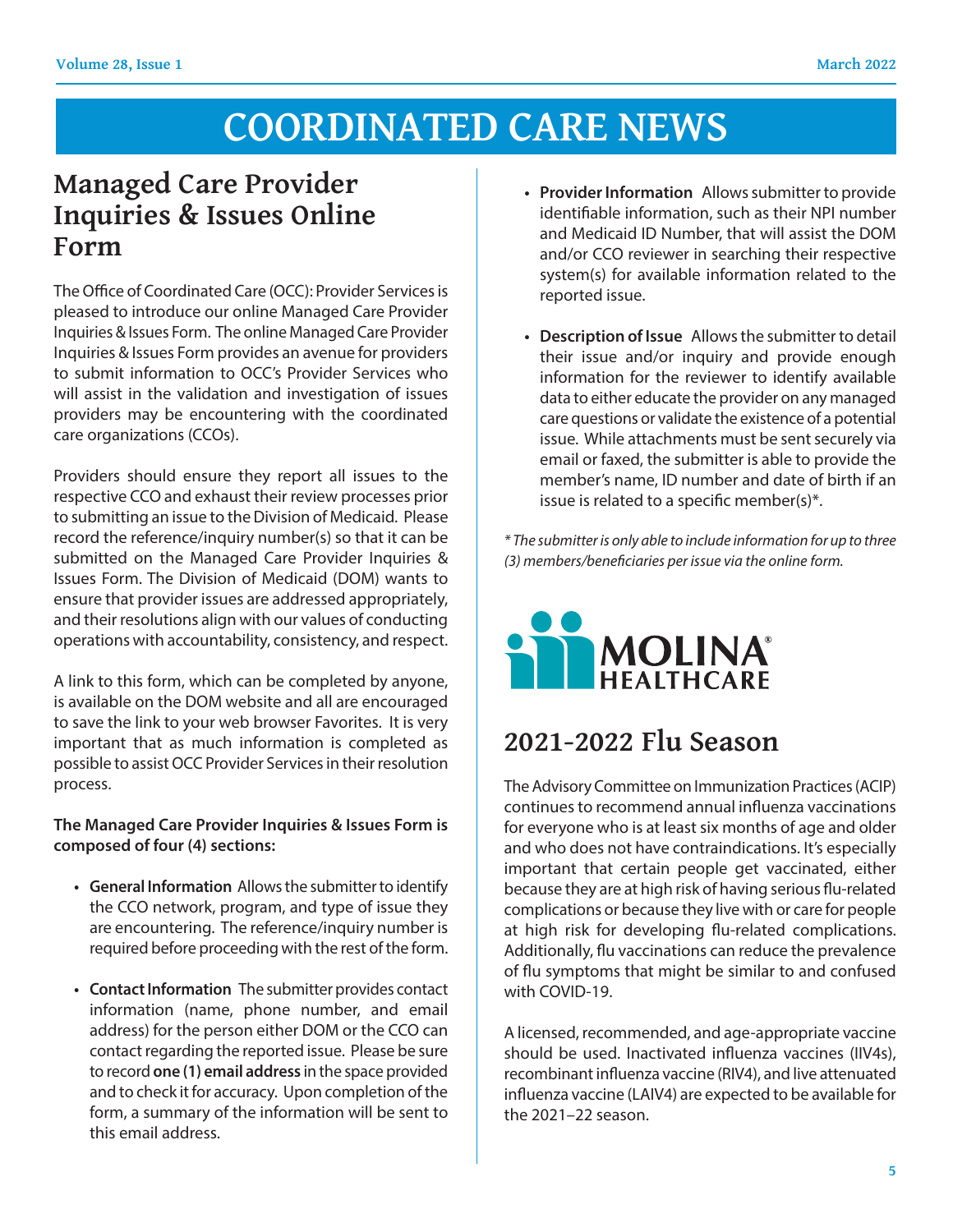- 1. All seasonal influenza vaccines expected to be available for the 2021–22 season are quadrivalent, containing hemagglutinin (HA) derived from one influenza A(H1N1)pdm09 virus, one influenza A(H3N2) virus, one influenza B/Victoria lineage virus, and one influenza B/Yamagata lineage virus.
- 2. The composition of the 2021–22 U.S. seasonal influenza vaccines includes updates to the influenza A(H1N1) pdm09 and influenza A(H3N2) components. For the 2021–22 season, U.S.-licensed influenza vaccines will contain an influenza A/Victoria/2570/2019 (H1N1)pdm09-like virus (for egg-based vaccines) or an influenza A/Wisconsin/588/2019 (H1N1)pdm09 like virus (for cell culture–based and recombinant vaccines); an influenza A/Cambodia/e0826360/2020 (H3N2)-like virus; an influenza B/Washington/02/2019 (Victoria lineage)-like virus; and an influenza B/ Phuket/3073/2013 (Yamagata lineage)-like virus.
- 3. One labeling change is described. In March 2021, FDA granted approval for the use of Flucelvax Quadrivalent (cell culture–based quadrivalent inactivated influenza vaccine [ccIIV4]) for children aged 2 through <4 years. Flucelvax Quadrivalent had previously been approved for persons aged ≥4 years; approval for those aged 4 through <18 years was based on immunogenicity data and required a post marketing efficacy study. The new approval is based on a randomized observer-blinded clinical efficacy study conducted among children aged 2 through <18 years over three seasons, in which Flucelvax Quadrivalent demonstrated efficacy against laboratory-confirmed influenza of 54.6% (95% confidence interval [CI] = 45.7%–62.1%) compared with a noninfluenza control vaccine. Flucelvax Quadrivalent is now approved for persons aged  $\geq$  years (21).
- 4. Guidance regarding administration of influenza vaccines with other vaccines has been updated to reflect consideration for COVID-19 vaccination, which is expected to continue in the United States before and during the 2021–22 influenza season. Current guidance for the use of COVID-19 vaccines indicates that these vaccines can be coadministered with other vaccines, including influenza vaccines. Providers should consult current COVID-19 vaccine recommendations and guidance for up-to-date information. ACIP recommendations for the use of COVID-19 vaccines

are available at **https://www.cdc.gov/vaccines/hcp/ acip-recs/vacc-specific/covid-19.html**. Interim clinical guidance for the use of COVID-19 vaccines is available at **https://www.cdc.gov/vaccines/covid-19/clinicalconsiderations/covid-19-vaccines-us.html**. These pages should be checked periodically for updated information.

- 5. Guidance concerning timing of vaccination has been modified. Women in the third trimester of pregnancy may now be considered for vaccination soon after the vaccine is available. As in previous seasons, children who need 2 doses of influenza vaccine administered ≥4 weeks apart (those aged 6 months through 8 years who have never received influenza vaccine or who have not previously received a lifetime total of  $\geq 2$ doses) are recommended to receive the first dose as soon as possible after vaccine becomes available. For nonpregnant adults, early vaccination (i.e., in July and August) should be avoided unless there is concern that later vaccination might not be possible.
- 6. Contraindications and precautions to the use of ccIIV4 and RIV4 have been modified, specifically with regard to persons with a history of severe allergic reaction (e.g., anaphylaxis) to an influenza vaccine. A history of a severe allergic reaction (e.g., anaphylaxis) to a previous dose of any egg-based IIV, LAIV, or RIV of any valency is a precaution to use of ccIIV4. A history of a severe allergic reaction (e.g., anaphylaxis) to a previous dose of any egg-based IIV, ccIIV, or LAIV of any valency is a precaution to use of RIV4. Use of ccIIV4 and RIV4 in such instances should occur in an inpatient or outpatient medical setting under supervision of a provider who can recognize and manage a severe allergic reaction; providers can also consider consulting with an allergist to help identify the vaccine component responsible for the reaction. For ccIIV4, history of a severe allergic reaction (e.g., anaphylaxis) to any ccIIV of any valency or any of component of ccIIV4 is a contraindication to future use of ccIIV4. For RIV4, history of a severe allergic reaction (e.g., anaphylaxis) to any RIV of any valency or any component of RIV4 is a contraindication to future use of RIV4.For a complete copy of the ACIP recommendations and updates or for information on the flu vaccine options for the 2021-2022 flu season, please visit the Centers for Disease Control and Prevention at **https://www.cdc.gov/mmwr/ volumes/70/rr/rr7005a1.htm**.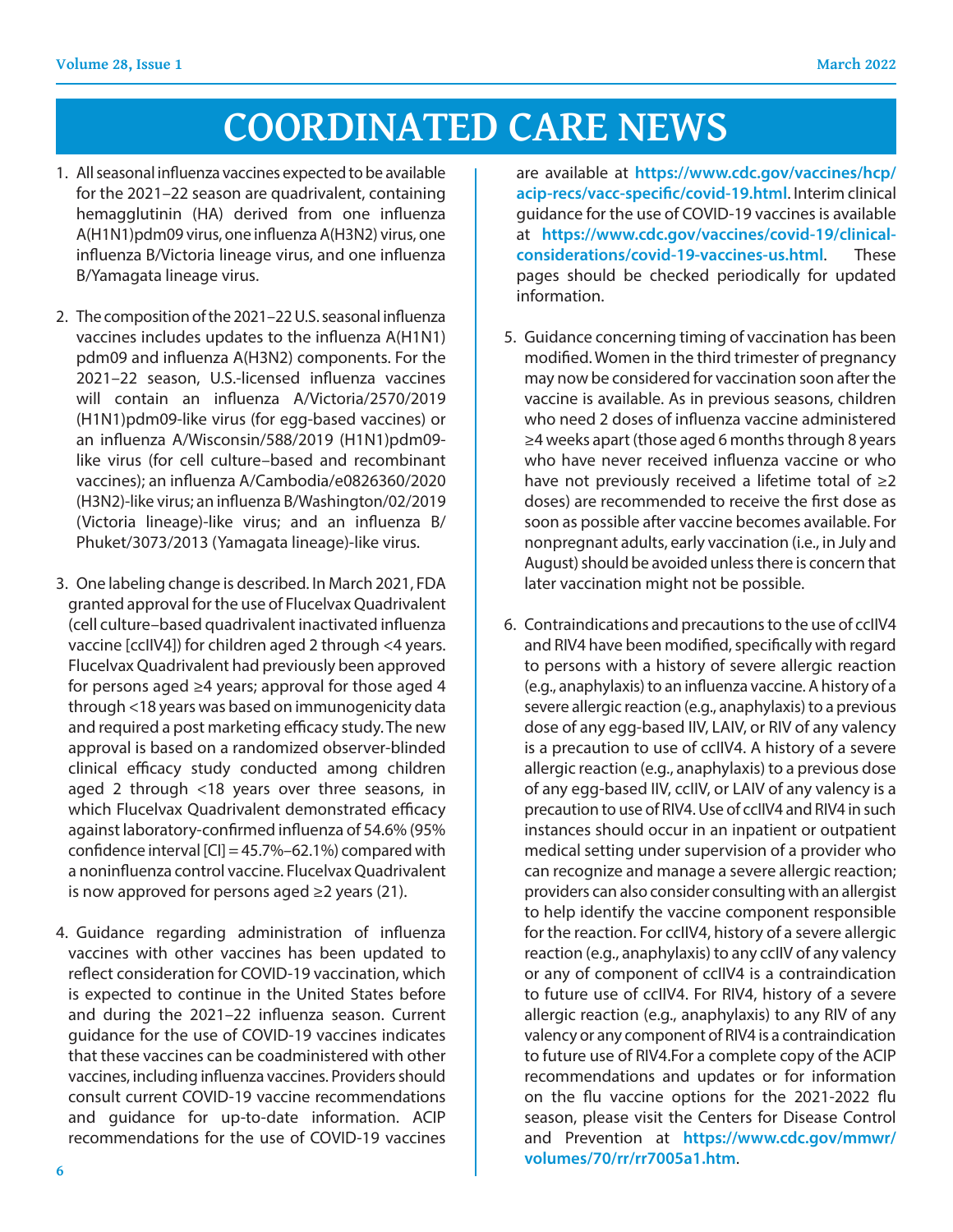

### **Early Periodic Screening,** Molina has deployed the Transparency tool and it is Diagnostic and Treatment **(EPSDT) Program**

The Early and Periodic Screening, Diagnostic and Treatment (EPSDT) benefit provides comprehensive and Milliman Care Guidelines (MCG) quidelines are propr preventive health care services for children under age 21 and Molination to our provider medical determination<br>To MCG and Molina is not able to distribute them without the multiple services of the multiple of the multiple who are enrolled in Medicaid. EPSDT is key to ensuring that children and adolescents receive appropriate preventive, dental, mental health, developmental and<br>specialty services specialty services.

Molina is required to provide comprehensive services and furnish all appropriate and medically necessary services and a portals, providers will find a link to view the evidenceneeded to correct and ameliorate health conditions, based on certain federal guidelines. EPSDT is made up of screening, diagnostic, and treatment services and all providers serving members eligible for EPSDT are required to:

- Inform all Medicaid-eligible individuals under age 21 that EPSDT services are available and of the need for age-appropriate immunizations;
- Provide or arrange for the provision of screening services for all children; and
- Arrange (directly or through referral) for corrective treatment as determined by child health screenings.

As a provider, it is your responsibility to adhere to and understand EPSDT guidelines and requirements to ensure access to the right care at the right time in the right setting.

### **MCG Cite Guideline Transparency Tool Offers Medical Determination Transparency**

**Molina has deployed the Transparency tool and it is The movelus of the excited to offer this enhancement that increase with a surface that the surface of the surface of the surface of the surface of the surface of the surface of the surface of the surface of the surface of** will provide medical determination transparency to our provider partners.

### **What is Cite Guideline Transparency?**

example and Milliman Care Guidelines (MCG) guidelines are proprietary ge 21 to MCG and Molina is not able to distribute them without the permission of MCG. Cite Guideline Transparency is a tool offered through MCG that allows providers to view all MCG guidelines that Molina currently uses.

Enterpretent and the contract of the Guideline Transparency is available via the Molina Provider Portal and Availity Portal. Within both vices Portals, providers will find a link to view the evidencebased criteria used to support member care decisions.

### $\sqrt{m}$ cg



**MCG Health** Copyright © 2021 MCG Health, LLC Version: 3 1.0 156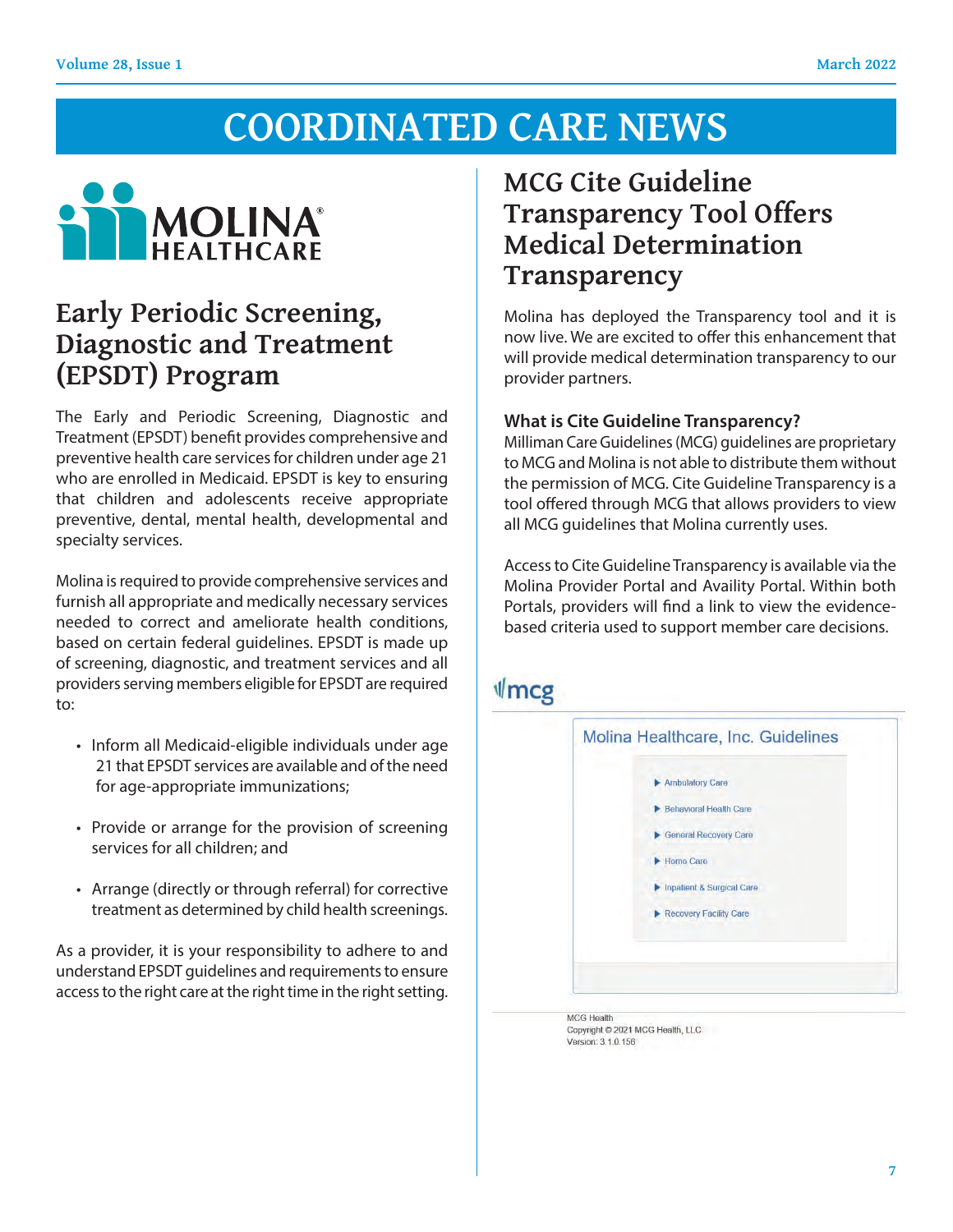# **Molina Legacy Provider Portal**

### **Information for all network providers**

On March 1, 2022, the Molina Legacy Provider Portal will no longer accept new user registrations. Providers should register with Availity at availity.com. Once registered with Availity at availity.com, providers will have access to the Availity Portal training by following these steps:

- 1. Log in to Availity Portal
- 2. Select Help & Training > Get Trained
- 3. In the Availity Learning Center (ALC) that opens in a new browser tab, search the catalog and enroll for this title: **Availity Overview for Molina Providers -Recorded Webinar**

Atypical Providers: Once registered with Availity, under Help & Training > Get Trained, search **"Service Providers Not Required to have an NPI"** to view training sessions.

For questions about enrolling in courses **email training@ availity.com**.

To view the Availity new user guide visit: **https://www.availity.com/documents/Welcome\_New\_ User.pdf**

# **Suicide Prevention**

Forty-five percent of individuals who die by suicide visit their primary care physician within a month before their death and 67% of those who attempt suicide receive medical attention as a result of their attempt (SAMHSA. gov).

In recognition of National Suicide Prevention Month, which occurred in September, Molina introduced an enterprise-wide Suicide Prevention Program—an organizational strategy to provide more awareness and education around preventing suicides.

To better support our network providers, Molina offers resources related to assessment and intervention for suicidal ideation through the bh\_toolkit (molinahealthcare.com), located on the provider pages of the MolinaHealthcare.com website.

Additionally, to support provider office staff, Molina has partnered with PsychHub, the world's most comprehensive multimedia platform for mental health education. We are excited to offer providers and provider office staff the opportunity to become a Certified Mental Health Ally. With the Mental Health Ally Certification, Molina can help equip staff with valuable tools and resources to support mental health in the provider offices and beyond. The Mental Health Ally Certification program is an eight-module training program now available to provider offices with the use of the Cohort Code. Through this course, you will learn about critical mental health topics and gain actionable skills to help others during difficult times.

To access the Mental Health Ally Certification Program and other PsychHub education resources, please visit **https:// lms.psychhub.com/** and create an account using Cohort Code: sGDcuXXmQXZEGsu.

# magnolia health.

## **Magnolia Health: New Claim Dispute Process**

Magnolia is dedicated to improving provider experience! Our 2021 Provider Satisfaction Survey provided valuable feedback and we are pleased to announce updates to our claim dispute process!

- **Reconsiderations are now optional.** Effective now, if you disagree with the outcome of a processed claim, you have the option to file either a reconsideration or claim appeal first. In our previous process, a Request for Reconsideration was a requirement and prerequisite to filing a claim appeal.
- **New Claim Reconsideration and Claim Appeal Forms**
- **Increased the Claim Dispute Submission Timeframes.** All corrected claims, requests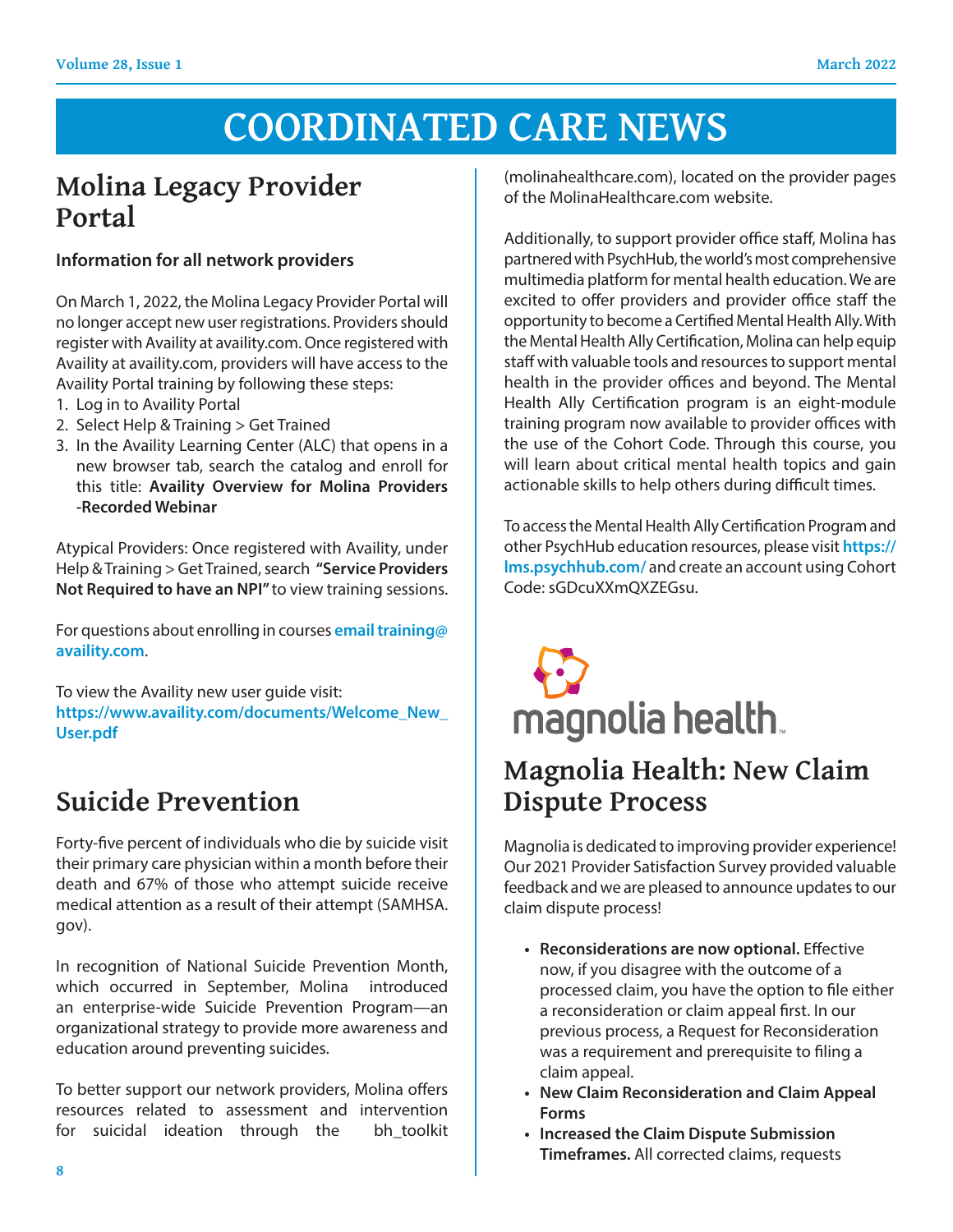for reconsideration, or claim appeal must be received within 90 calendar days from the date of notification of payment or denial. Please note that changes do not impact first time claim submission timeframes.

**Adjusted or Corrected Claims** can be submitted through the Magnolia Secure Provider Portal or to Magnolia Health Attn: Corrected Claim PO Box 3090 Farmington, MO 63640-3800.

- The claim should include the appropriate resubmission code and the original claim number or the original EOP must be included with the resubmission.
- Failure to include the appropriate resubmission code and original claim number (or include the EOP) may result in the claim being denied as a duplicate, a delay in the reprocessing, or denial for exceeding the timely filing limit

**Request for Claim Reconsideration** can be submitted by logging into your Magnolia Secure Provider Portal or by mail to Magnolia Health Attn: Reconsideration PO Box 3090 Farmington, MO 63640-3800. Magnolia encourages providers to utilize the Secure Web portal or the **Reconsideration Dispute form** 

**(https://www.magnoliahealthplan.com/ content/dam/centene/Magnolia/medicaid/pdfs/ MHPlanClaimReconsideration.pdf)** when submitting reconsideration request.

- A request for reconsideration is a written communication from the provider about a disagreement in the way a claim was processed but does not require a claim to be corrected and does not require medical records.
- Request must include sufficient identifying information which includes, at minimum, the patient's name, patient ID number, date of service, total charges and provider name.
- Documentation must also include a detailed description of the reason for the request.

\*Important: **Please note that a request for reconsideration cannot be filed after a request for a claim appeal or exhausting the claim dispute process**.

If the corrected claim or the request for reconsideration results in an adjusted claim, you will receive a revised Explanation of Payment (EOP). If the original decision is upheld, the provider will receive a revised EOP or letter

detailing the decision and next steps in our claim dispute process.

**Request for Claim Appeal** must be submitted by mail to Magnolia Health Attn: Dispute PO Box 3090 Farmington, MO 63640-3800

- To ensure timely processing please utilize the **NEW! Claim Appeal Dispute form (https:// www.magnoliahealthplan.com/content/dam/ centene/Magnolia/medicaid/pdfs/MH-Plan-Claim-Appeal-Form.pdf )** or the request must be clearly be marked as "Claim Appeal" at the top of your documentation
- Request must include detailed and sufficient information which includes, reason for claims appeal request, the patient's name, patient ID number, date of service, total charges and provider name.

If the request for a claim appeal is upheld or overturned, you will receive a letter detailing the decision. Please note that a reconsideration cannot be filed after an appeal.

If you have questions about this process or would like to receive education related to the changes, please contact Provider Services at **1.866.912.6285** or your Provider Network Specialist.



## **Access and Availability Standards**

As a reminder, primary care providers (PCPs) and obstetricians must be available to members by phone 24 hours a day, 7 days a week, or have arrangements for telephone coverage by another UnitedHealthcare participating PCP or obstetrician. Any coverage arrangements that deviate from this requirement must be approved by a UnitedHealthcare medical director or physician reviewer.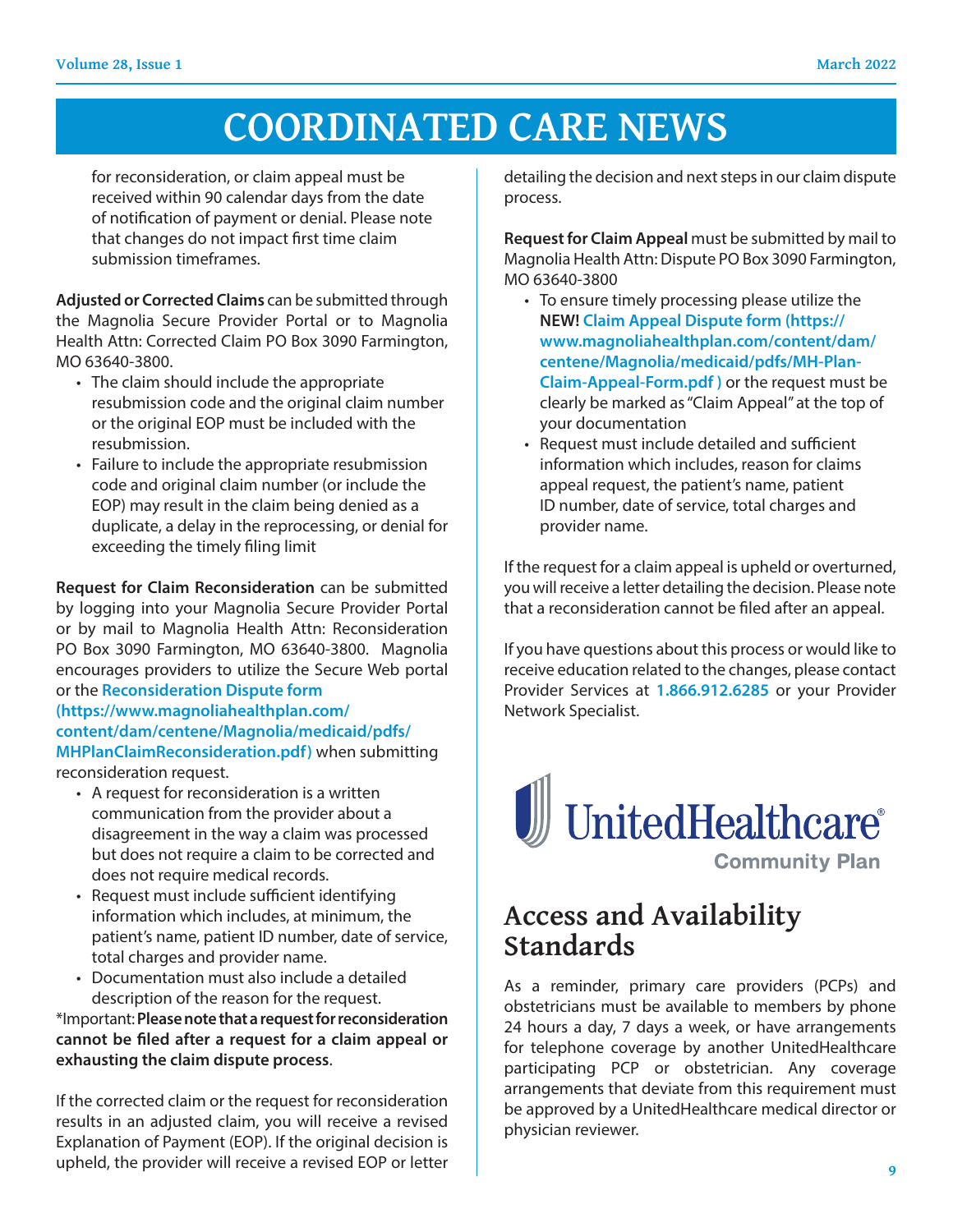#### **Standards for Timely Appointment Scheduling:**

**Emergency Care** Immediately upon the member's presentation at a service delivery site.

#### **Primary Care**

- Urgent, symptomatic office visits must be available from the member's PCP or another care provider within 24 hours. This would involve the presentation of medical symptoms that require immediate attention but are not life-threatening.
- Routine office visits or non-urgent, symptomatic visits must be available from the PCP or another care provider within 7 calendar days. A non-urgent, symptomatic office visit would involve medical symptoms that don't require immediate attention.
- Non-symptomatic office visits must be available from the member's PCP or another care provider within 30 calendar days. This type of visit could include wellness and preventive care such as physical examinations, annual gynecological examinations, child and adult immunizations or other services.

### **Specialty Care**

• Specialists and specialty clinics should arrange appointments within 45 days.

### **Behavioral Health (Mental Health and Substance Abuse)**

Behavioral health care providers should arrange appointments for:

- Emergency care (non-dangerous to self or others) immediately upon presentation
- Urgent problems within 24 hours of the member's request
- Post Discharge from an acute psychiatric hospital within 7 days
- Routine Non-urgent issues within 21 days of the member's request

### **After-Hour Care – Members need to be able to reach a provider by phone after normal business hours.**

**Physicians (PCP, Specialists and Behavioral Health) are required to provide 24 hour a day, 7 days coverage to members.** 

Acceptable after-hours messages or responses are:

- Primary Care Provider's (PCP) answering service will verify that it will contact the physician on-call for a patient's emergency.
- PCP's triage nurse will verify that he or she will speak with the patient for an emergency call, evaluate the nature of the emergency and contact the physician on-call or direct the patient to a hospital emergency room.
- PCP can be reached when called directly.
- PCP's office phone message directs the patient to call a specific telephone number to reach the PCP's answering service, who will then contact the physician on-call for an emergency.
- PCP's office answering machine directs the patient to call a specific telephone number to reach a hospital switchboard and/or hospital emergency room that will reach the physician on-call for emergencies.

Unacceptable for after-hours coverage are:

- PCP's answering machine directs the patient to proceed to the nearest hospital emergency room.
- PCP's office telephone number rings without an answer.

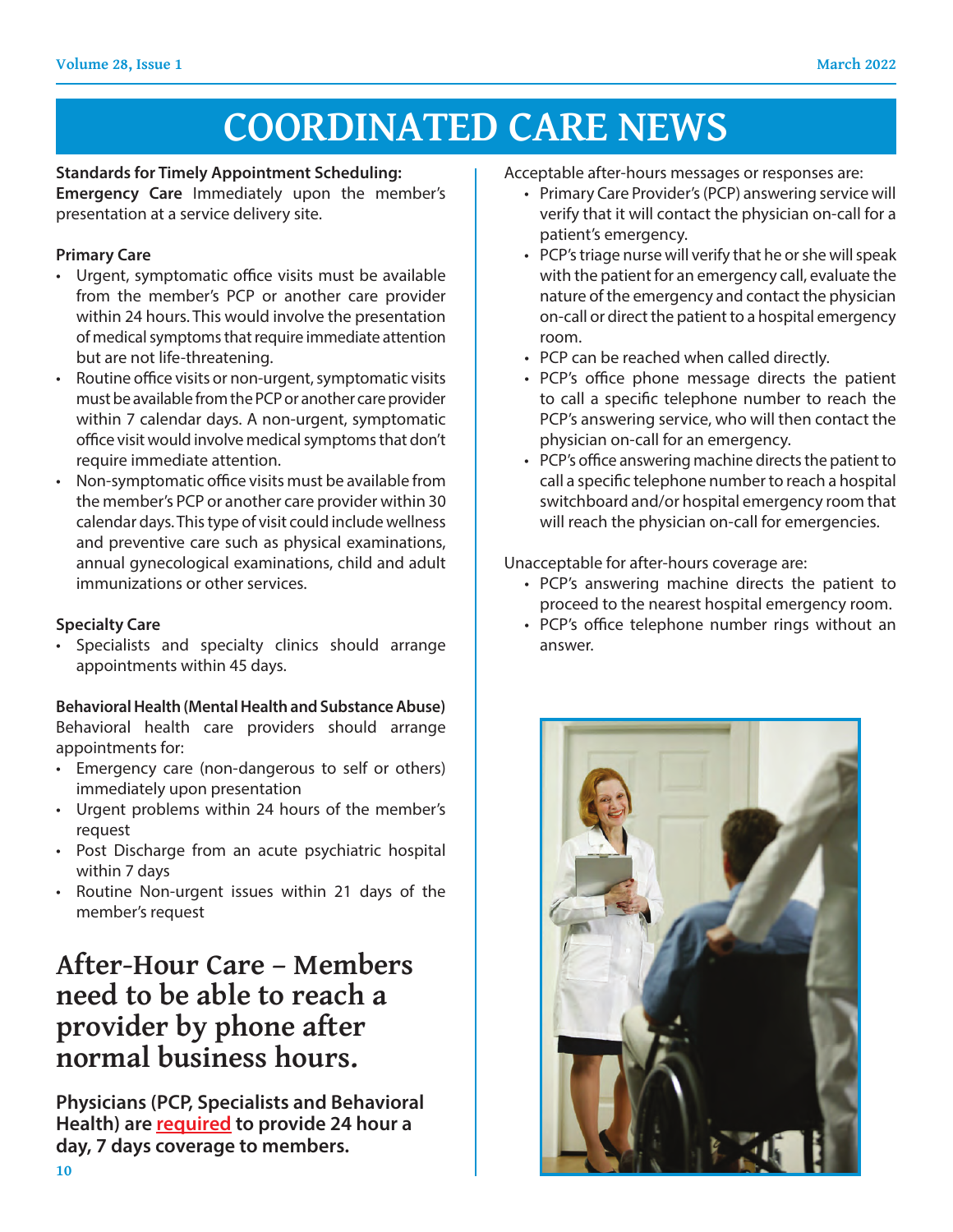## **Immunizations for Adolescents (IMA)**

Percentage of adolescents age 13 who had 1 dose of meningococcal vaccine, 1 tetanus, diphtheria toxoids and acellular pertussis (Tdap) vaccine and completed the human papillomavirus (HPV) vaccine series by their 13th birthday.

#### **Collection and Reporting Method**

**Administrative•** Claim/Encounter Data and **Hybrid•** Medical Record Documentation Review

### **Tips and Best Practices to Help Close This Care Opportunity:**

• Please check your Patient Care Opportunity **Report (PCOR) often to see members with open care opportunities.** If you have questions, your Let **component the collection** of the contract of the UnitedHealthcare representative can help. **Administrative**• Claim/Encounter Data and **Hybrid**• Medical Record Documentation Review

- When possible, please review vaccine status with parents and give immunizations at visits other than only well-child appointments.
- Offer options such as extended hours or walk-in vaccination clinics.
- Consider setting up a drive-up immunization site.
- Schedule appointments for your patient's next vaccination before they leave your office.
- Remind parents of the importance of keeping immunizations on track.
- Fercentage of a dose of the Use phone calls, emails, texts, or postcards/letters reacher vour Patient Care Opportunity (HPV) to help keep parents engaged

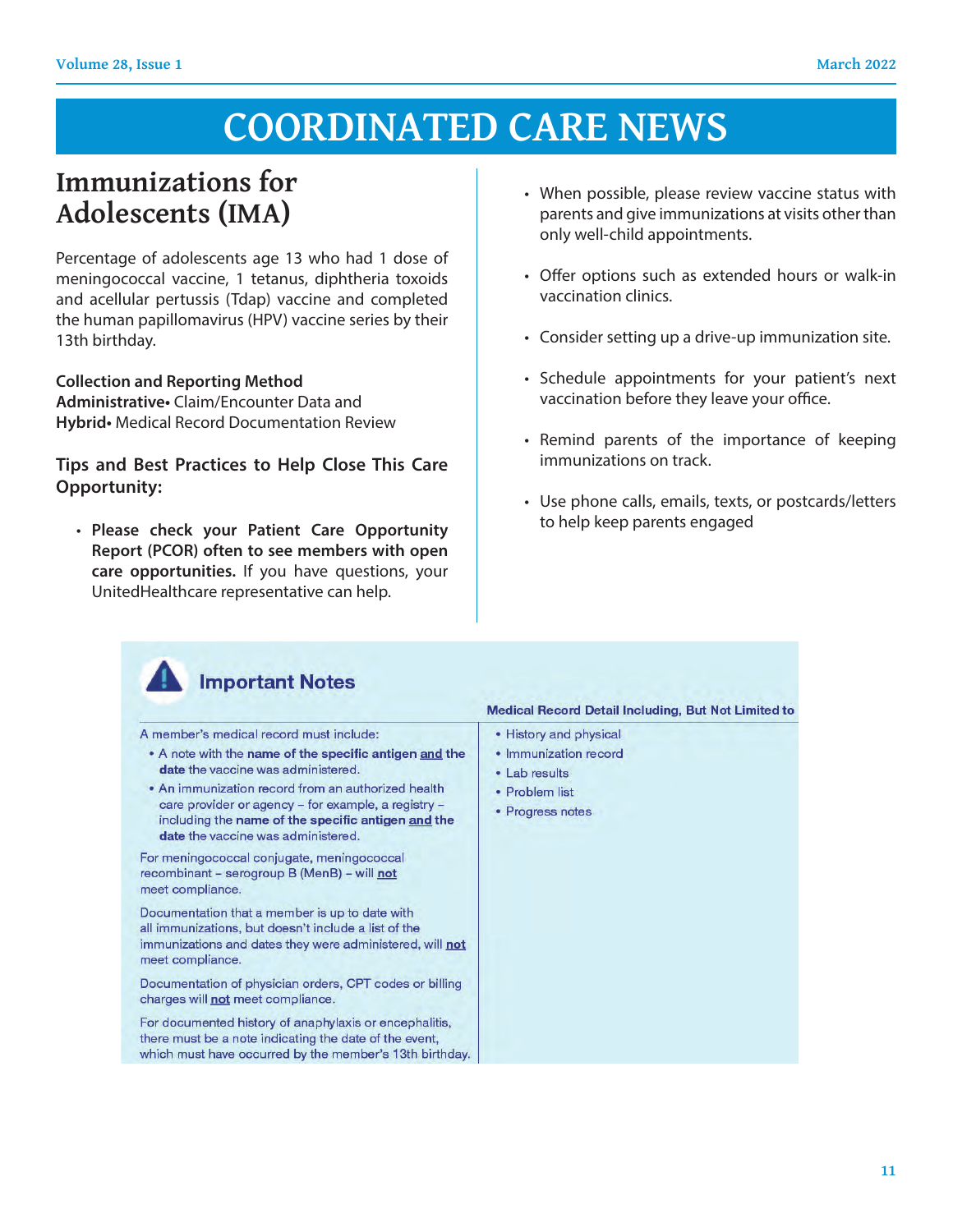# **FIELD REPRESENTATIVE REGIONAL MAP**



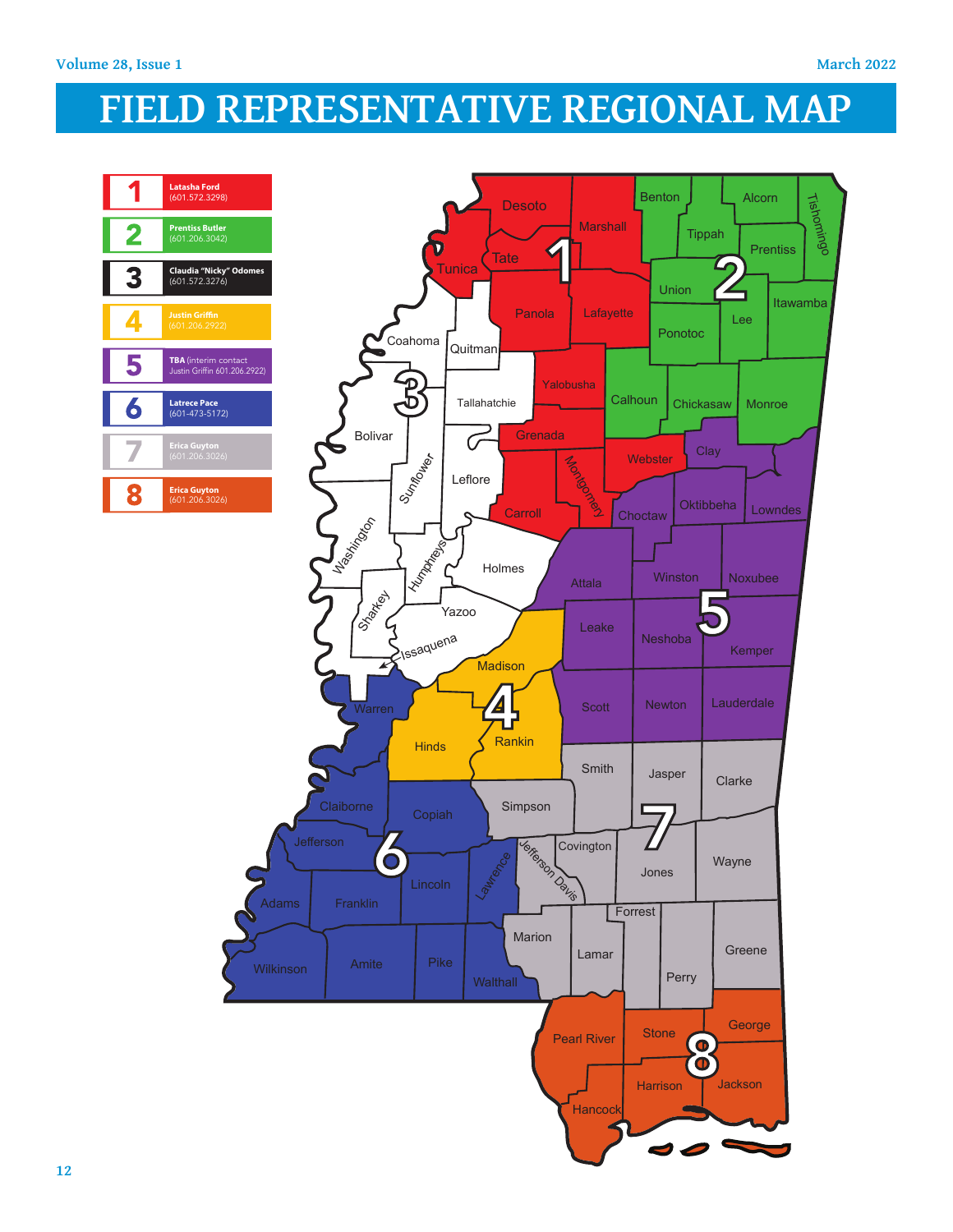# **PROVIDER FIELD REPRESENTATIVES**

| PROVIDER FIELD REPRESENTATIVE AREAS BY COUNTY                                       |                                                                                                                    |                                                                                       |
|-------------------------------------------------------------------------------------|--------------------------------------------------------------------------------------------------------------------|---------------------------------------------------------------------------------------|
| <b>AREA1</b><br>Latasha Ford (601.572.3298)<br>Latasha.Ford@conduent.com            | <b>AREA 2</b><br><b>Prentiss Butler (601.206.3042)</b><br>prentiss.butler@conduent.com                             | <b>AREA 3</b><br>Claudia "Nicky" Odomes (601.572.3276)<br>claudia.odomes@conduent.com |
| <b>County</b>                                                                       | County                                                                                                             | <b>County</b>                                                                         |
| Desoto                                                                              | Benton                                                                                                             | Coahoma                                                                               |
| Tunica                                                                              | Tippah                                                                                                             | Quitman                                                                               |
| Tate                                                                                | Alcorn                                                                                                             | Bolivar                                                                               |
| Panola                                                                              | Tishomingo                                                                                                         | Sunflower                                                                             |
| Marshall                                                                            | Prentiss                                                                                                           | Leflore                                                                               |
| Lafayette                                                                           | Union                                                                                                              | Tallahatchie                                                                          |
| Yalobusha                                                                           | Lee                                                                                                                | Washington                                                                            |
| Grenada                                                                             | Pontotoc                                                                                                           | Sharkey                                                                               |
| Carroll                                                                             | Itawamba                                                                                                           | Humphreys                                                                             |
| Montgomery                                                                          | Calhoun                                                                                                            | Yazoo                                                                                 |
| Webster                                                                             | Chickasaw                                                                                                          | Holmes                                                                                |
|                                                                                     | Monroe                                                                                                             | Issaquena                                                                             |
| *Memphis                                                                            |                                                                                                                    |                                                                                       |
| <b>AREA4</b><br><b>Justin Griffin (601.206.2922)</b><br>justin.griffin@conduent.com | <b>AREA 5</b><br><b>TBA (interim contact</b><br><b>Justin Griffin 601.206.2922</b><br>justin.griffin@conduent.com) | <b>AREA 6</b><br>Latrece Pace (601.473.5172)<br>Latrece.Pace@conduent.com             |
| <b>County</b>                                                                       | County                                                                                                             | County                                                                                |
| Hinds                                                                               | Clay                                                                                                               | Warren                                                                                |
| Rankin                                                                              | Oktibbeha                                                                                                          | Claiborne                                                                             |
| Madison                                                                             | Choctaw                                                                                                            | Jefferson                                                                             |
|                                                                                     | Attala                                                                                                             | Adams                                                                                 |
|                                                                                     | Leake                                                                                                              | Franklin                                                                              |
|                                                                                     | Scott                                                                                                              | Wilkinson                                                                             |
|                                                                                     | Lowndes                                                                                                            | Amite                                                                                 |
|                                                                                     | Winston                                                                                                            | Copiah                                                                                |
|                                                                                     | Noxubee                                                                                                            | Lincoln                                                                               |
|                                                                                     | Neshoba                                                                                                            | Pike                                                                                  |
|                                                                                     | Kemper                                                                                                             | Lawrence                                                                              |
|                                                                                     | Newton                                                                                                             | Walthall                                                                              |
|                                                                                     | Lauderdale                                                                                                         |                                                                                       |
| <b>AREA 7</b><br><b>Erica Guyton (601.206.3026)</b><br>erica.guyton@conduent.com    |                                                                                                                    | <b>AREA 8</b><br><b>Erica Guyton (601.206.3026)</b><br>erica.guyton@conduent.com      |
| <b>County</b>                                                                       |                                                                                                                    | <b>County</b>                                                                         |
| Simpson                                                                             |                                                                                                                    | Pearl River                                                                           |
| Jefferson Davis                                                                     |                                                                                                                    | Stone                                                                                 |
| Marion                                                                              |                                                                                                                    | George                                                                                |
| Lamar                                                                               |                                                                                                                    | Hancock                                                                               |
| Covington                                                                           |                                                                                                                    | Harrison                                                                              |
| Smith                                                                               |                                                                                                                    | Jackson                                                                               |
| Jasper                                                                              |                                                                                                                    |                                                                                       |
| Jones                                                                               |                                                                                                                    | Slidell, LA                                                                           |
| Forrest                                                                             |                                                                                                                    | <b>Mobile, AL</b>                                                                     |
| Perry                                                                               |                                                                                                                    |                                                                                       |
| Greene                                                                              |                                                                                                                    |                                                                                       |
| Wayne                                                                               |                                                                                                                    |                                                                                       |
| Clarke                                                                              |                                                                                                                    |                                                                                       |

**OUT OF STATE PROVIDERS Justin Griffin (601.206.2922)** justin.griffin@conduent.com